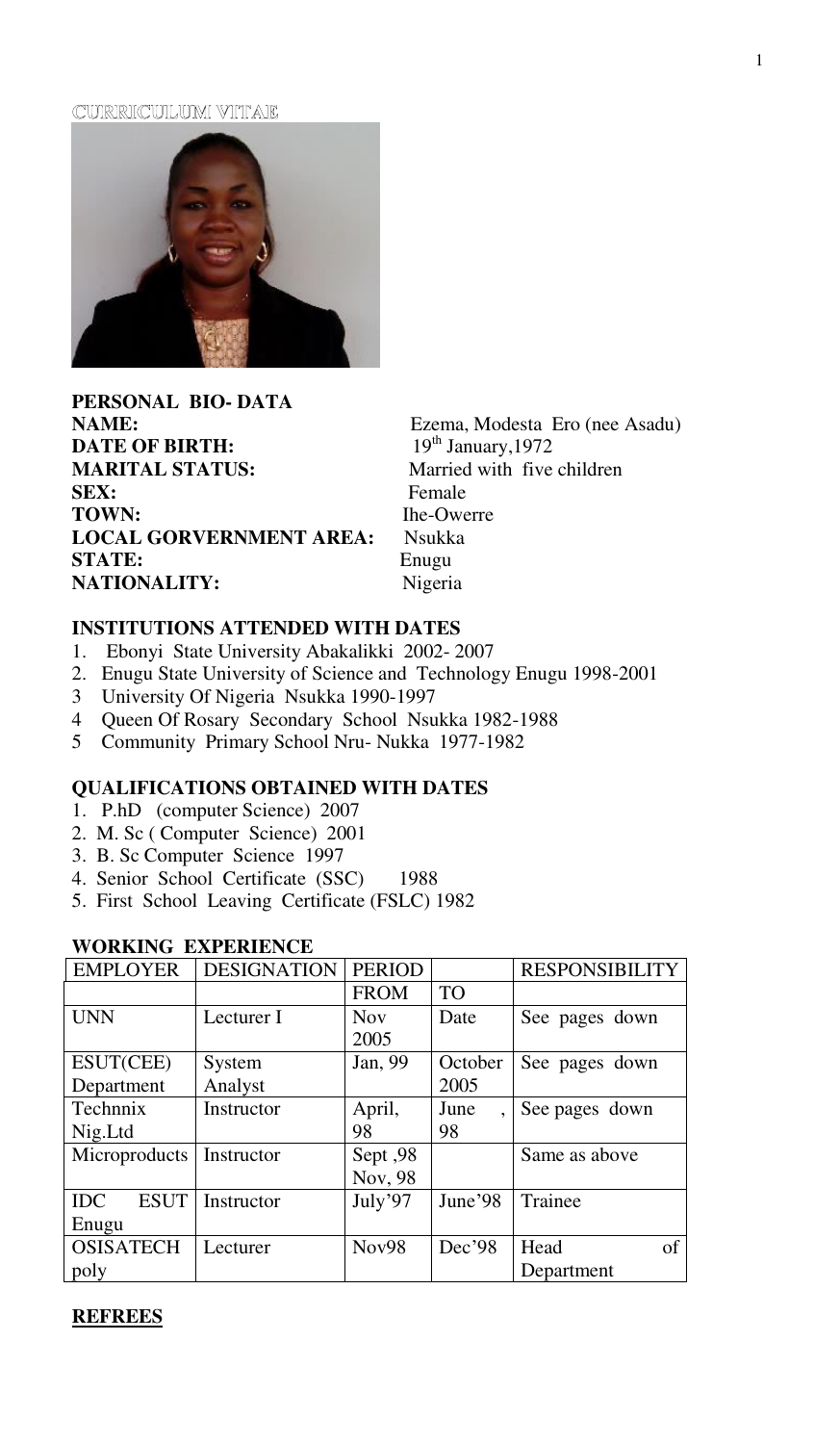1. Prof H.C. Iyiama **Department of Computer and Electronics Engineering Nnamdi Azikiwe University Awka Anambra State Nigeria** 

2. Engr Dr. C.N. Mba MME Department ESUT Enugu 3. Engr Prof. F.S. Bakpo Computer Science Department University of Nigeria Nsukka.

# **EXTRA CURRICULUM ACTIVITIES**

Travelling Reading the bible **Cooking** Specific responsibilities University of Nigeria Nsukka Taught the following courses

- ❖ Numerical methods
- $\triangleleft$  Introduction to file processing
- ❖ Introduction to computer science
- ❖ Computer Applications
- Expert System
- ❖ Switching Algebra
- Computer Programming
- $\div$  Internet technology
- Data Communications and Networks

Supervises undergraduate and post graduate projects

Computes students result

Co co ordinator of all borrowed courses in the department.

Chairperson Departmental Malpractice Committee

Computer Engineering Department ESUT

- Software Instillation and Maintenance
- Programming with the Java,

# **TECHNNIX NIG.LTD**

Courses taught:

- Data processing
- Software Design and Management
- Management Information System
- Switching Algebra
- Coordinator Anambra State Civil Servant Training Workshop(April to May 1998)

### **MICROPRODUCTS NIGERIA LIMITED**

Trainer Union Bank of Nigeria Emene Branch on the use of the following:

- Micro Soft Excel
- Micro Soft Word
- Micro Soft Corel Draw

# **INDUSTRIAL DEVELOPMENT CENTRE (IDC) ESUT ENUGU**

Courses taught: 1.) Database Programming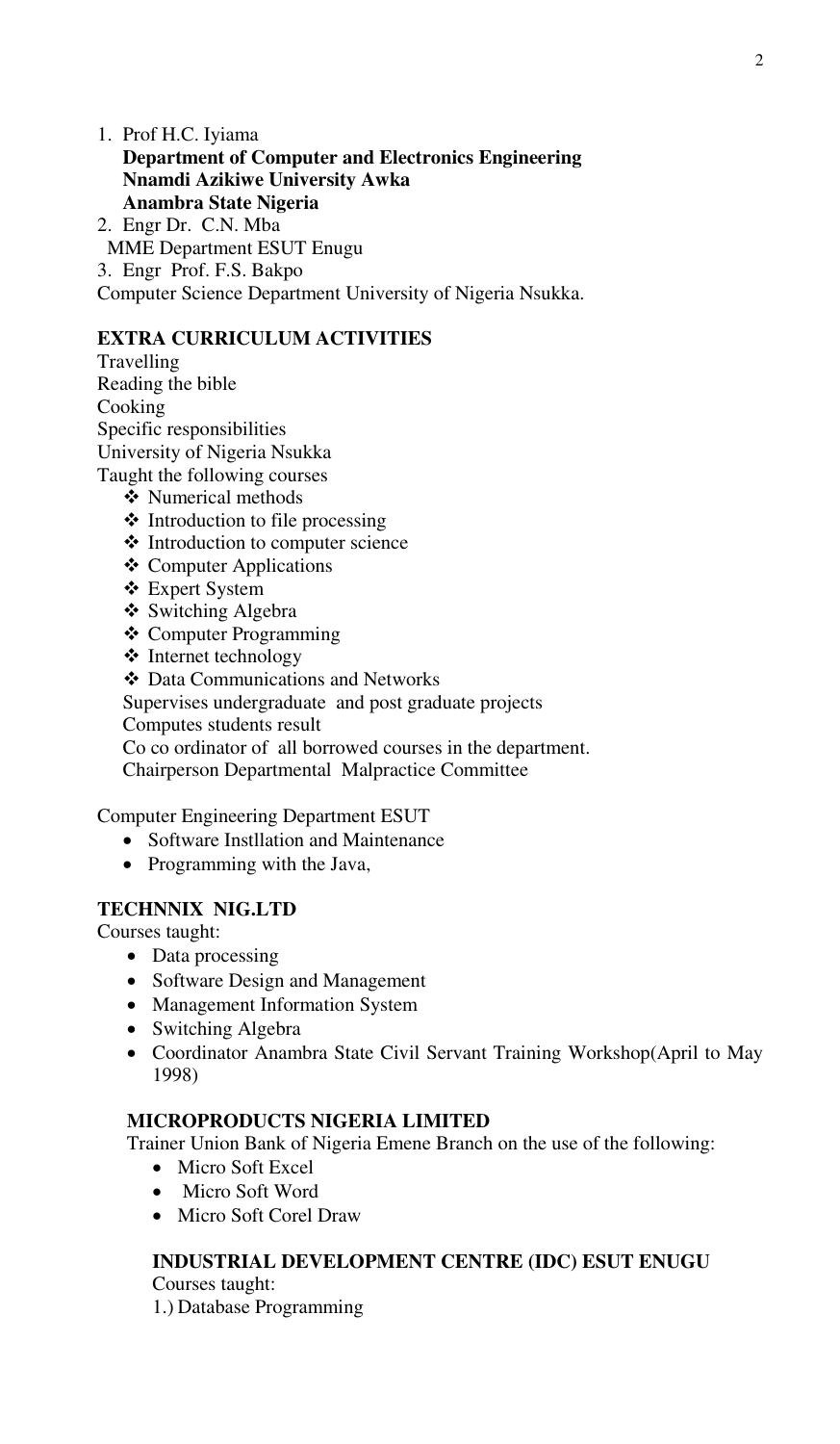2.) Introduction to file Processing

### **OSISATECH POLYTECHNIQUES**

Head of Department Computer Science Combined Administrative work with Academic work

# **Publications Re :Dr Modesta . E. Ezema**

### **A. Books**

### **Chapters in Books**

1. **Modesta .E. Ezema ,"Storage" in** Introduction to Computer Science (2013) G.A.M .Ikekeonwu, and A.H .Eneh (edited) Immaculate Publications no 4 Aku Street, Ogui New Layout ,Enugu pg 65-91

- 2. **Modesta .E. Ezema " Word Processing " in** Computer Applications (2015)
- G.A.M .Ikekeonwu (edited ), University of Nigeria press Limited University of Nigeria Nsukka .

3. **Modesta .E. Ezema"Object Oriented Design with UML in** Computer Programming (2015) M.C Okoronkwo and O.E. Oguike (edited ) **,** University of Nigeria Press L.td. , University of Nigeria Nsukka.

#### **Manuals**

**1. Ezema, M.E**. (2004) Computational Technique for Engineers Iyke Venture Production 15 Oji Street Uwani Enugu.

2. G.A.M .Ikekeonwu, **Modesta .E. Ezema ,**Monica .N. Agu, F.S Bakpo, O.E. Chinwuko, S.C. Echezona, G.A.M Ikekeonwu, O.E. Oguike, G.E. Okereke, M. .C.Okoronkwo ,C.N.Udeanor, C. Ugwuishiwu Introduction to Computer Science Course Manual  $2<sup>nd</sup>$  Edition, (2015) Immaculate Publications no 4 Aku Street, Ogui New Layout ,Enugu.

- 3. G.A.M .Ikekeonwu and O.E. Oguike (edited ) **Modesta .E. Ezema ,**Monica .N. Agu, F.S Bakpo, O.E. Chinwuko, S.C. Echezona, G.A.M Ikekeonwu, O.E. Oguike, G.E. Okereke, M. .C.Okoronkwo ,C.N.Udeanor, C. Ugwuishiwu Computer Applications Course Manual (2015) University of Nigeria press Limited, University of Nigeria Nsukka.
- 4. M.C Okoronkwo and O.E. Oguike (edited ) **Modesta .E. Ezema ,**Monica .N. Agu, F.S Bakpo, O.E. Chinwuko, S.C. Echezona, G.A.M Ikekeonwu, O.E. Oguike, G.E. Okereke, M. .C.Okoronkwo , C.N.Udeanor, Obianuju .A. Ezugwu, C. Ugwuishiwu Computer Programming (2015) University of Nigeria Press L.td. , University of Nigeria Nsukka.

### **B: Journals**

- 1. Ugwuishiwu C.H.. Inyiama.H.C., **Ezema, M.E**. (2012). A Model of NAFDAC-Real-Time Crime Information**. Journal of Soft Computing a and Engineering (IJSCE)** . ISSN 2231-2307, Vol-2 Issue-5,Nov 2012, pg 1-4 , [http://www.ijsce.org.](http://www.ijsce.org/) **impact factor 1.0 (**ISI Indexed)
- **2. Ezema, M.E**., Inyiama H.C. (2012). An Assessment of Internet Abuse in Nigeria. **West African Journal of Industrial & Academic Research**  ISSN:2276-9129, Vol 4 No1, pg 186-191., [www.waijaredu.com](http://www.waijaredu.com/)
- **3. M.E Ezema**, H.C.Inyiama.,(2013).Contemporary Malicious Code Detection-Techniques **International Journal of Engineering Research**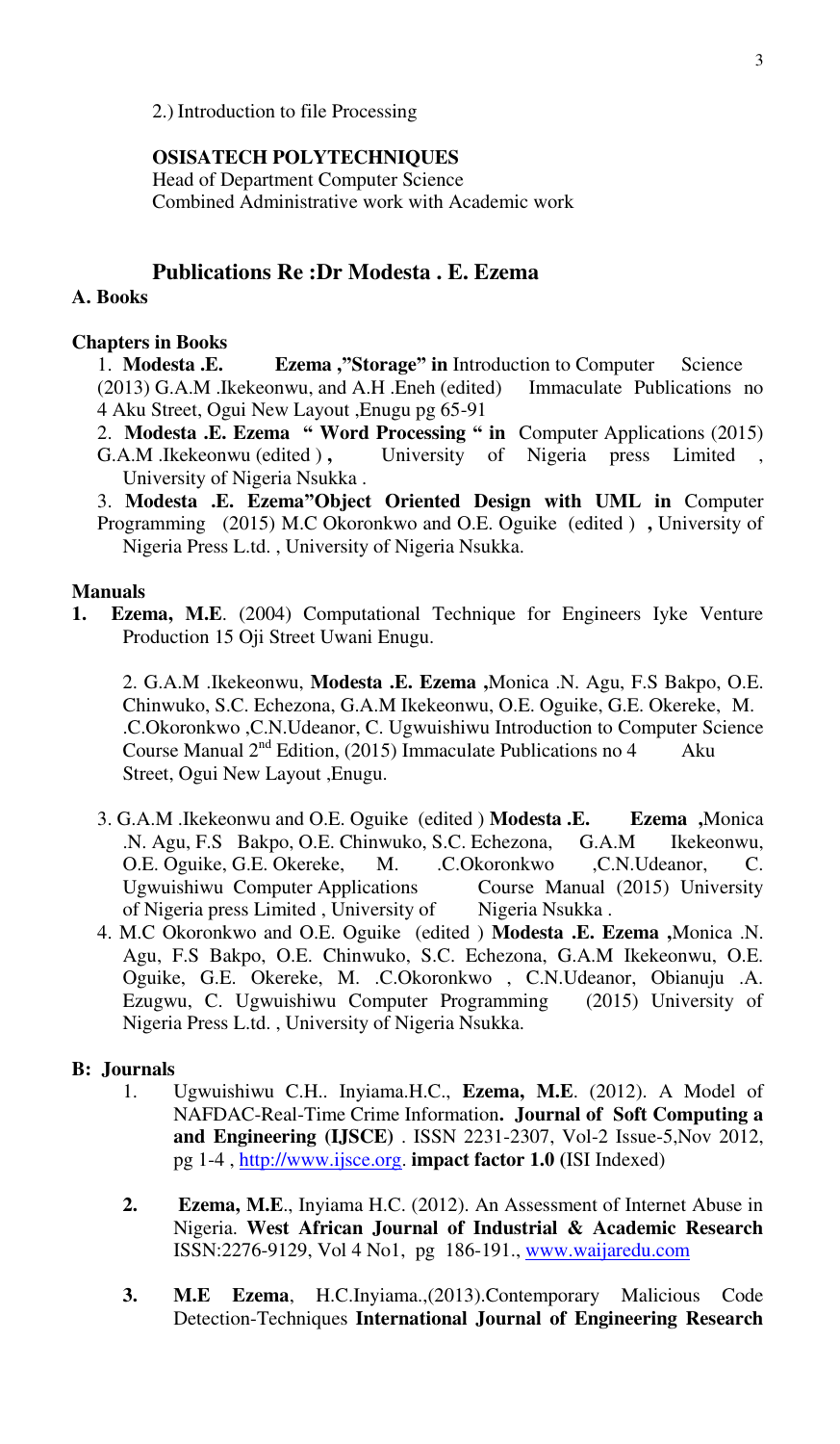**and Technology (IJERT)** ISSN: 2278- 0181, Vol 2 ,Issue 10, pg 2894- 2904 [http://www.ijert.org](http://www.ijert.org/) **Impact Factor 1.76 (**indexed in Google Scholar, Arxiv, ResearchGate, Scirus, getCITED and many more.)

- 4. Paul .U. Chine and **[Modesta .E. Ezema, \(2013\)](https://scholar.google.com/scholar?oi=bibs&cluster=15810773417364177955&btnI=1&hl=en)** .Digital Signature Reality in Modern Businesses: **[African Journal of Computing & ICT](https://scholar.google.com/scholar?oi=bibs&cluster=15810773417364177955&btnI=1&hl=en)** Vol 6 No  [4,pg 173-178,](https://scholar.google.com/scholar?oi=bibs&cluster=15810773417364177955&btnI=1&hl=en) [http://www.ajocict.net](http://www.ajocict.net/) **Impact factor 5.09** (**Index Copernicus)**
- 5. C.H. Ugwuishiwu, **M.E. Ezema** and N.G. Ugwuegbu (2013). Design and Implementation of ATM Emulator: **African Journal of Computing & ICT** Vol 6, No 4, pg. 159-166 [http://www.ajocict.net](http://www.ajocict.net/)**Impact factor 5.09** (**Index Copernicus)**

**6. Ezema, M.E**, Arinze, N.I. and Ugwuishiwu C.H. (2013). Deploying E- Commerce and its Security Challenges: The Nigerian Situation **International Journal of Engineering Research and Technology** ISSN 2278-0181, Vol. 2, Issue 11, pg. 1582-1587 [http://www.ijert.org](http://www.ijert.org/) **Impact factor 1.76 (**indexed in Google Scholar, Arxiv, ResearchGate, Scirus, getCITED and many more.)

- **7. Ezema, M. E,** Ugwuishiwu , C.H. and Chine, P.U (2014) .The Challenges of Mobile Unauthorized Access Point **International Journal of Engineering Research and Software Engineering** ISSN2277 128X, Vol 4, Issue 8, pg 460-466 [http://www.ijarsse.com](http://www.ijarsse.com/) Impact factor 2**.08** ( indexed by GIF)
- **8. Dr. M.E. Ezema**, Virus and Worm Control ; Tips for Safer Computing(2015) **International Journal of Scientific and Engineering Research, ISSN2229-5518, volume 6 issue 3, pg 986-991** [http://www.ijser.org](http://www.ijser.org/)
- **9. Modesta. E. Ezema**, Chidera.C. Ezema and Assumpta Uju Ezugwu(2015), The Importance of Cryptography Standard in Wireless Local Area Networking . **International Journal of Electronic and Communication Engineering and Technology** volume 6 issue 9, [http://www.iaeme.com/IJECET/index.asp pg 65-74](http://www.iaeme.com/IJECET/index.asp%20pg%2065-74) impact factor 7.9817.
- **10. Dr. Modesta E. Ezema**[, Chidera. C. Ezema and Asogwa Caroline Ngozi](https://scholar.google.com/scholar?oi=bibs&cluster=18062110548501922548&btnI=1&hl=en)   [\(2015\). An Assessment of Computer Based Transactions in Nigeria.](https://scholar.google.com/scholar?oi=bibs&cluster=18062110548501922548&btnI=1&hl=en)  **[International Journal of Computer Science Issues . Vol 12 , Issue 5.](https://scholar.google.com/scholar?oi=bibs&cluster=18062110548501922548&btnI=1&hl=en)   [Paper no IJCSI-2015-12-5-10812.](https://scholar.google.com/scholar?oi=bibs&cluster=18062110548501922548&btnI=1&hl=en) [www.ijcsi.org](http://www.ijcsi.org/)**
- **11. Ezema, M. E,** Elusoji A.A,and Onyejegbu L.N. Anssessment of Disk Scheduling Optimization Policies with Fuzzy-Based Approach (2016). International Journal of Advanced Computer Science and Applications (IJACSA) Vol 7 acceptance paper attached <http://thesai.org/Publications/IJACSA>(Thompson Reuther indexed)
- **12. Modesta E. Ezema**, and Ifeyinwa N. Nwosu Arize (2016) . Network Security and Privacy in Medium Scale Businesses in Nigeria International Journal of Advanced Engineering Management and Science (IJAEMS) Vol 2 issue 9 pg 1484-1488 13.(Thompson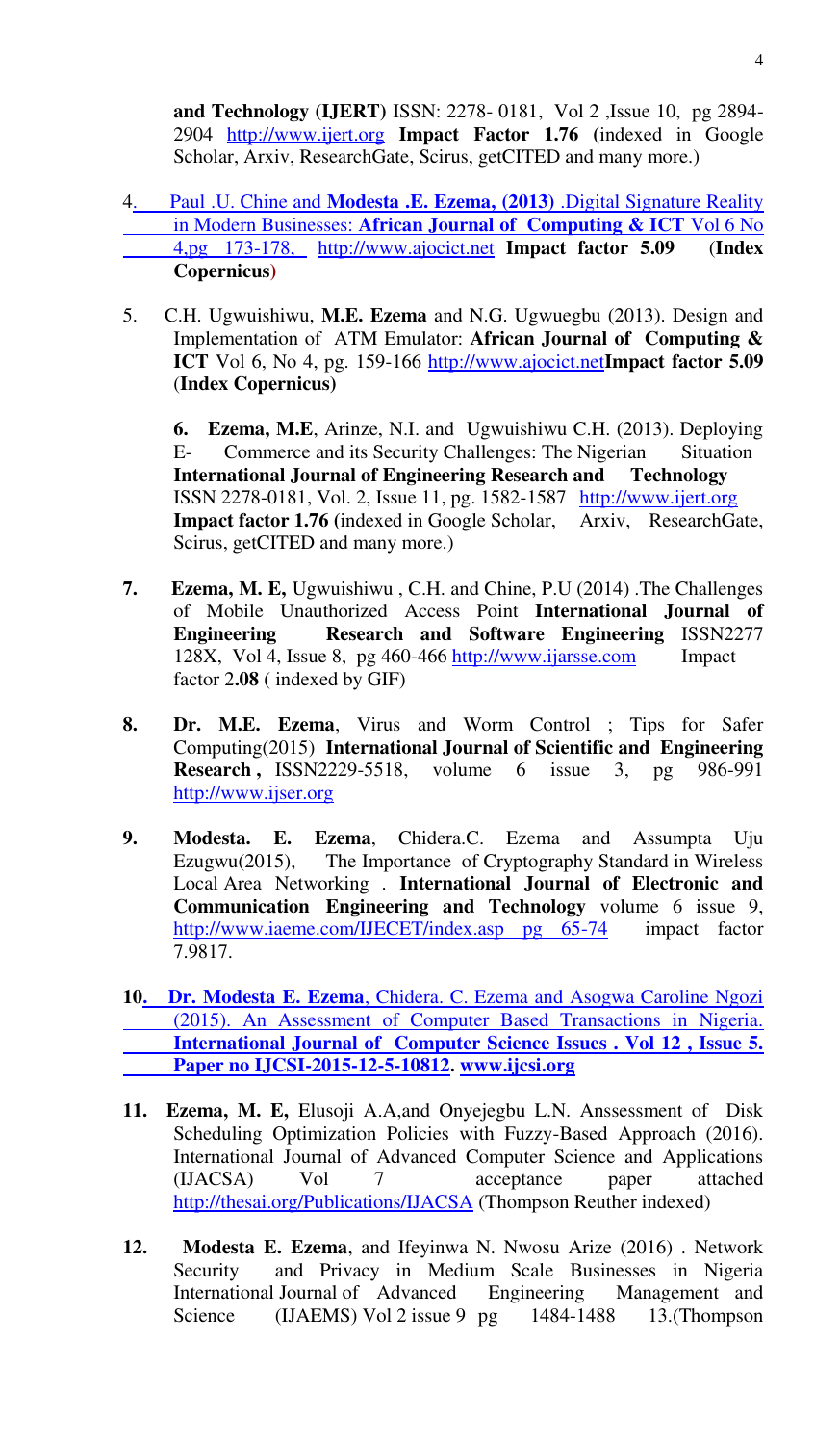| Reuther indexed) | www.maems.com                                 | <b>Thomson</b> | <b>Reuters</b> |
|------------------|-----------------------------------------------|----------------|----------------|
|                  | ResearcherID: B-5254-2016 IMPACT FACTOR 3.661 |                |                |

13. **Modesta .E. Ezema a**nd Ugwu Celestine (2016) A Framework for Monitoring Blood Pressure of Patients in the Rural Area Using Internet of Things Technology journal of Theoretical and Applied Information Technology www.jatit.org ( scopus indexed) acceptance letter attached) Vol 93 / Vol 94 Issues of JATIT

#### **LIST OF CONFERENCES ATTENDED WITH DATES**

- **1.** Prof. H.C. Inyiama **and Ezema Modesta Ero** Federal Ministry of Science and Technology Y2K Workshop . Dec 10<sup>th</sup> 1999 Hotel Presidential, Enugu Approaches **To the Y2K Problem in Developing Countries**
- **2.** Ishiwu Nkiruka and **Ezema Modesta** International Conference on Scientific and Cultural Innovation, February 2015 at Conference Hall International Research and Development Institute Uyo Nigeria **Growth Effect of Information and Communication Technology Investement in Nigeria**
- **3.** Elusoji Adeleke and **Ezema Modesta Ero**Computer Arithematic Workshop , Feb 2015 at Kwara State University (KWASU) Nigeria **Data Security and Privacy in Wireless Body Area Networking Technologies in the Realm of Communication**
- **4. Ezema Modesta Ero,** Alabekee ,VC, Arize Ifeyinwa ,and Nwoye CID Cryptography and Cryptosystem a Panacea to Security Risk in Wireless etworkingICWCMNC2016 18<sup>th</sup> International Conference on Wireless Communications, Mobile Network and Computing October  $10^{th}$  -11<sup>th</sup> New York USA
- **5. Modesta. E. Ezema**[, Christopher C. Ezema, Christian Ugwu Strategic Workplace](https://scholar.google.com/scholar?oi=bibs&cluster=11869313920727262477&btnI=1&hl=en)  Security: The Role of Malware and the Threat of Internal Vulnerability

#### **LIST OF CONFERENCES ATTENDED WITH DATES**

| S/N | <b>CONFERENCE</b> (Title, Date & Place)                        | <b>PAPER READ</b>                    |
|-----|----------------------------------------------------------------|--------------------------------------|
| 1.1 | Federal Minisry of Science and Technology Y2K                  | Approaches To the Y2K                |
|     | Workshop . Dec 10 <sup>th</sup> 1999 Hotel Presidential, Enugu | Problem in Developing                |
|     |                                                                | Countries                            |
| 2.1 | International Conference on Scientific and cultural            | Growth Effect of Information         |
|     | Innovation, February 2015 at Conference Hall                   | and Communication                    |
|     | International Research and Development Institute, Uyo,         | Technology Investment in             |
|     | Nigeria.                                                       | Nigeria                              |
|     | 3. Computer Arithematic Workshop, Feb 2015 at Kwara            | Data Security and Privacy in         |
|     | State University (KWASU) Nigeria                               | Wireless Body Area                   |
|     |                                                                | Networking Technologies in           |
|     |                                                                | the Realm of Communication           |
|     |                                                                |                                      |
|     | 4. ICWCMNC2016 18 <sup>th</sup> International Conference on    | Cryptography and                     |
|     | Wireless Communications, Mobile Network and                    | Cryptosystem a Panacea to            |
|     | Computing October $10^{th}$ -11 <sup>th</sup> New York USA     | <b>Security Risk in Wireless</b>     |
|     |                                                                | Networking                           |
|     | 5. ICCNS 2017 :19th International Conference on                | <b>Strategic Workplace Security:</b> |
|     | Cryptography and Network Security held in Miami,               | The Role of Malware and the          |
|     | USA March, 9-10, 2017                                          | Threat of Internal                   |
|     |                                                                | Vulnerability                        |

### **Service to Relevant Public Bodies**

1. Nigerian Women In Information Technology (**NWIIT**) State Coordinator for Enugu State July 2013 to July 2016.